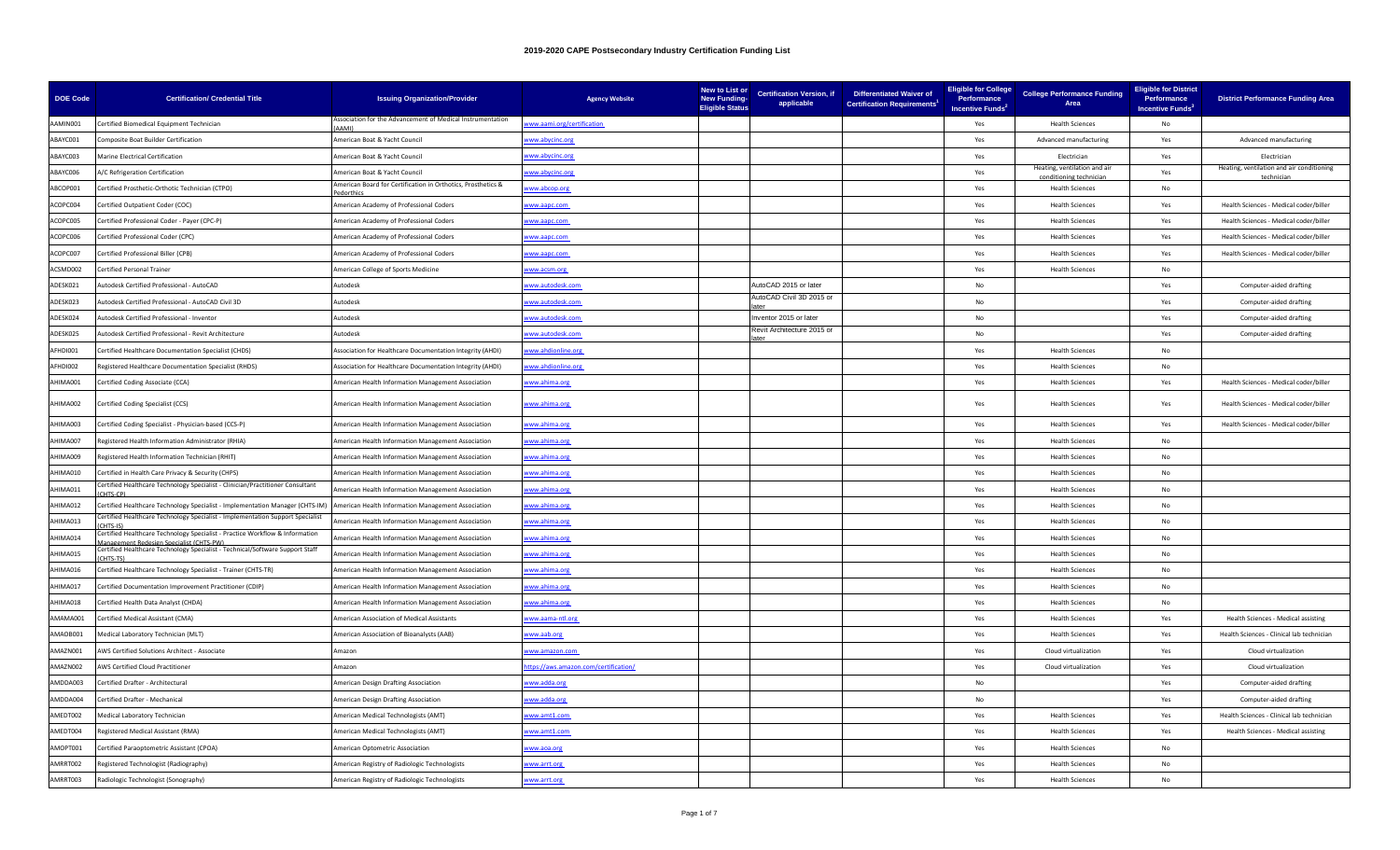| <b>DOE Code</b> | <b>Certification/ Credential Title</b>                                                 | <b>Issuing Organization/Provider</b>                      | <b>Agency Website</b> | New to List or<br><b>New Funding-</b><br><b>Eligible Status</b> | <b>Certification Version, if</b><br>applicable | Differentiated Waiver of<br><b>Certification Requirements<sup>1</sup></b> | Eligible for College<br>Performance<br><b>Incentive Funds</b> | <b>College Performance Funding</b><br>Area | <b>Eligible for District</b><br>Performance<br>Incentive Funds <sup>3</sup> | <b>District Performance Funding Area</b>           |
|-----------------|----------------------------------------------------------------------------------------|-----------------------------------------------------------|-----------------------|-----------------------------------------------------------------|------------------------------------------------|---------------------------------------------------------------------------|---------------------------------------------------------------|--------------------------------------------|-----------------------------------------------------------------------------|----------------------------------------------------|
| AMRRT005        | Registered Technologist - Quality Management (R.T.)                                    | American Registry of Radiologic Technologists             | www.arrt.org          |                                                                 |                                                |                                                                           | Yes                                                           | <b>Health Sciences</b>                     | No                                                                          |                                                    |
| AMRRT006        | Registered Technologist (Nuclear Medicine)                                             | American Registry of Radiologic Technologists             | ww.arrt.org           |                                                                 |                                                |                                                                           | Yes                                                           | <b>Health Sciences</b>                     | <b>No</b>                                                                   |                                                    |
| AMRRT007        | Registered Technologist (Radiation Therapy)                                            | merican Registry of Radiologic Technologists              | ww.arrt.org           |                                                                 |                                                |                                                                           | Yes                                                           | <b>Health Sciences</b>                     | No                                                                          |                                                    |
| AMRRT008        | Computed Tomography (CT)                                                               | American Registry of Radiologic Technologists             | ww.arrt.org           |                                                                 |                                                |                                                                           | Yes                                                           | <b>Health Sciences</b>                     | No                                                                          |                                                    |
| AMSCP001        | listotechnologist, HTL(ASCP)                                                           | American Society of Clinical Pathology                    | ww.ascp.org           | Yes                                                             |                                                |                                                                           | Yes                                                           | <b>Health Sciences</b>                     | No                                                                          |                                                    |
| AMSCP002        | Medical Laboratory Technician (MLT(ASCP))                                              | American Society of Clinical Pathology                    | ww.ascp.org           |                                                                 |                                                |                                                                           | Yes                                                           | <b>Health Sciences</b>                     | No                                                                          |                                                    |
| AMSFQ001        | Manager of Quality/Organizational Excellence                                           | American Society for Quality                              | www.asq.org           |                                                                 |                                                |                                                                           | Yes                                                           | Advanced manufacturing                     | Yes                                                                         | Advanced manufacturing                             |
| AMSFQ006        | Quality Improvement Associate (CQIA)                                                   | American Society for Quality                              | ww.asq.org            |                                                                 |                                                | Waiver of work experience<br>requirement                                  | Yes                                                           | Advanced manufacturing                     | Yes                                                                         | Advanced manufacturing                             |
| AMSFQ011        | Six Sigma Black Belt (CSSBB)                                                           | American Society for Quality                              | ww.asq.org            |                                                                 |                                                |                                                                           | Yes                                                           | Advanced manufacturing                     | Yes                                                                         | Advanced manufacturing                             |
| AMSFQ012        | Six Sigma Green Belt (CSSGB)                                                           | <b>American Society for Quality</b>                       | ww.asq.org            |                                                                 |                                                |                                                                           | Yes                                                           | Advanced manufacturing                     | Yes                                                                         | Advanced manufacturing                             |
| AMSTL004        | Professional Designation in Supply Chain Management (PLS)                              | American Production and Inventory Control Society (APICS) | ww.apics.org          |                                                                 |                                                |                                                                           | Yes                                                           | Advanced manufacturing                     | Yes                                                                         | Advanced manufacturing                             |
| APICS001        | Certified in Logistics, Transportation, and Distribution (CLTD)                        | American Production and Inventory Control Society (APICS) | www.apics.org         |                                                                 |                                                |                                                                           | Yes                                                           | <b>Advanced Manufacturing</b>              | Yes                                                                         | <b>Advanced Manufacturing</b>                      |
| ARDMS001        | egistered Diagnostic Cardiac Sonographer (RDCS)                                        | merican Registry for Diagnostic Medical Sonography        | ww.ardms.org          |                                                                 |                                                |                                                                           | Yes                                                           | <b>Health Sciences</b>                     | No                                                                          |                                                    |
| ARDMS002        | Registered Diagnostic Medical Sonographer (RDMS)                                       | American Registry for Diagnostic Medical Sonography       | ww.ardms.org          |                                                                 |                                                |                                                                           | Yes                                                           | <b>Health Sciences</b>                     | No                                                                          |                                                    |
| ARDMS003        | Registered Vascular Technologist                                                       | American Registry for Diagnostic Medical Sonography       | vww.ardms.org         |                                                                 |                                                |                                                                           | Yes                                                           | <b>Health Sciences</b>                     | No                                                                          |                                                    |
| AWELD003        | <b>WS Certified Welder - FCAW Plate</b>                                                | <b>American Welding Society</b>                           | ww.aws.org            |                                                                 |                                                |                                                                           | Yes                                                           | Welding                                    | Yes                                                                         | Welding                                            |
| AWELD004        | AWS Certified Welder - GMAW Plate                                                      | <b>American Welding Society</b>                           | ww.aws.org            |                                                                 |                                                |                                                                           | Yes                                                           | Welding                                    | Yes                                                                         | Welding                                            |
| AWELD005        | AWS Certified Welder - GTAW Pipe (Carbon Steel)                                        | American Welding Society                                  | ww.aws.org            |                                                                 |                                                |                                                                           | Yes                                                           | Welding                                    | Yes                                                                         | Welding                                            |
| AWELD006        | AWS Certified Welder - GTAW Pipe (Stainless Steel to Carbon Steel)                     | American Welding Society                                  | vww.aws.org           |                                                                 |                                                |                                                                           | Yes                                                           | Welding                                    | Yes                                                                         | Welding                                            |
| AWELD007        | AWS Certified Welder - GTAW Pipe (Stainless Steel)                                     | <b>American Welding Society</b>                           | vww.aws.org           |                                                                 |                                                |                                                                           | Yes                                                           | Welding                                    | Yes                                                                         | Welding                                            |
| AWELD008        | WS Certified Welder - GTAW Plate                                                       | American Welding Society                                  | ww.aws.org            |                                                                 |                                                |                                                                           | Yes                                                           | Welding                                    | Yes                                                                         | Welding                                            |
| AWELD009        | AWS Certified Welder - GTAW/SMAW Pipe (Carbon Steel)                                   | American Welding Society                                  | ww.aws.org            |                                                                 |                                                |                                                                           | Yes                                                           | Welding                                    | Yes                                                                         | Welding                                            |
| AWELD010        | AWS Certified Welder - GTAW/SMAW Pipe (Chrome PWHT)                                    | merican Welding Society                                   | ww.aws.org            |                                                                 |                                                |                                                                           | Yes                                                           | Welding                                    | Yes                                                                         | Welding                                            |
| AWELD011        | AWS Certified Welder - SMAW Pipe                                                       | American Welding Society                                  | www.aws.org           |                                                                 |                                                |                                                                           | Yes                                                           | Welding                                    | Yes                                                                         | Welding                                            |
| AWELD012        | AWS Certified Welder - SMAW Plate                                                      | American Welding Society                                  | www.aws.org           |                                                                 |                                                |                                                                           | Yes                                                           | Welding                                    | Yes                                                                         | Welding                                            |
| BNENT001        | Certified Hemodialysis Technologist/Technician                                         | oard of Nephrology Examiners Inc. Nursing and Technology  | ww.bonent.org         |                                                                 |                                                |                                                                           | Yes                                                           | <b>Health Sciences</b>                     | Yes                                                                         | lealth Sciences - Clinical hemodialysis techniciar |
| CCINT002        | Registered Cardiac Sonographer (RCS)                                                   | Cardiovascular Credentialing International                | ww.cci-online.org     |                                                                 |                                                |                                                                           | Yes                                                           | <b>Health Sciences</b>                     | No                                                                          |                                                    |
| CCINT003        | Registered Cardiovascular Invasive Specialist                                          | Cardiovascular Credentialing International                | ww.cci-online.org     |                                                                 |                                                |                                                                           | Yes                                                           | <b>Health Sciences</b>                     | No                                                                          |                                                    |
| CCINT004        | Registered Vascular Specialist                                                         | Cardiovascular Credentialing International                | ww.cci-online.org     |                                                                 |                                                |                                                                           | Yes                                                           | <b>Health Sciences</b>                     | No                                                                          |                                                    |
| CDREG001        | Dietetic Technician, Registered (DTR)                                                  | Commission on Dietetic Registration                       | www.cdrnet.org        |                                                                 |                                                |                                                                           | Yes                                                           | <b>Health Sciences</b>                     | No                                                                          |                                                    |
| CISCO001        | Cisco Certified Design Associate (CCDA)                                                | Cisco Systems, Inc.                                       | ww.cisco.com          |                                                                 |                                                |                                                                           | Yes                                                           | Network support services                   | Yes                                                                         | Network support services                           |
| <b>CISCO002</b> | Cisco Certified Design Professional (CCDP)                                             | Cisco Systems, Inc.                                       | vww.cisco.com         |                                                                 |                                                |                                                                           | Yes                                                           | Network support services                   | Yes                                                                         | Network support services                           |
| <b>CISCO004</b> | Cisco Certified Network Associate (CCNA)                                               | Cisco Systems, Inc.                                       | ww.cisco.com          |                                                                 |                                                |                                                                           | Yes                                                           | Network support services                   | Yes                                                                         | Network support services                           |
| <b>CISCO005</b> | Cisco Certified Network Professional (CCNP)                                            | Cisco Systems, Inc.                                       | ww.cisco.com          |                                                                 |                                                |                                                                           | Yes                                                           | Network support services                   | Yes                                                                         | Network support services                           |
| CISCO009        | <b>Cisco Certified Architect</b>                                                       | Cisco Systems, Inc.                                       | vww.cisco.com         |                                                                 |                                                |                                                                           | Yes                                                           | Network support services                   | Yes                                                                         | Network support services                           |
| CISCO010        | Cisco Certified Design Expert (CCDE)                                                   | Cisco Systems, Inc.                                       | ww.cisco.com          |                                                                 |                                                |                                                                           | Yes                                                           | Network support services                   | Yes                                                                         | Network support services                           |
| CISCO011        | Cisco Certified Network Associate Security (CCNA Security)                             | Cisco Systems, Inc.                                       | ww.cisco.com          |                                                                 |                                                |                                                                           | Yes                                                           | Cybersecurity                              | Yes                                                                         | Cybersecurity                                      |
| CISCO013        | Cisco Certified Network Associate Wireless (CCNA Wireless)                             | Cisco Systems, Inc.                                       | ww.cisco.com          |                                                                 |                                                |                                                                           | Yes                                                           | Network support services                   | Yes                                                                         | Network support services                           |
| CISCO017        | Cisco Certified Network Professional Wireless (CCNP Wireless)                          | Cisco Systems, Inc.                                       | ww.cisco.com          |                                                                 |                                                |                                                                           | Yes                                                           | Network support services                   | Yes                                                                         | Network support services                           |
| CISCO018        | Cisco Certified Internetwork Expert Routing and Switching (CCIE Routing &<br>ritching) | Cisco Systems, Inc.                                       | vww.cisco.com         |                                                                 |                                                |                                                                           | Yes                                                           | Network support services                   | Yes                                                                         | Network support services                           |
| CISCO019        | Cisco Certified Internetwork Expert Security (CCIE Security)                           | Cisco Systems, Inc.                                       | ww.cisco.com          |                                                                 |                                                |                                                                           | Yes                                                           | Cybersecurity                              | Yes                                                                         | Cybersecurity                                      |
| <b>CISCO024</b> | Cisco Certified Network Associate Routing and Switching (CCNA Routing and<br>itching   | Cisco Systems, Inc.                                       | ww.cisco.com          |                                                                 |                                                |                                                                           | Yes                                                           | Network support services                   | Yes                                                                         | Network support services                           |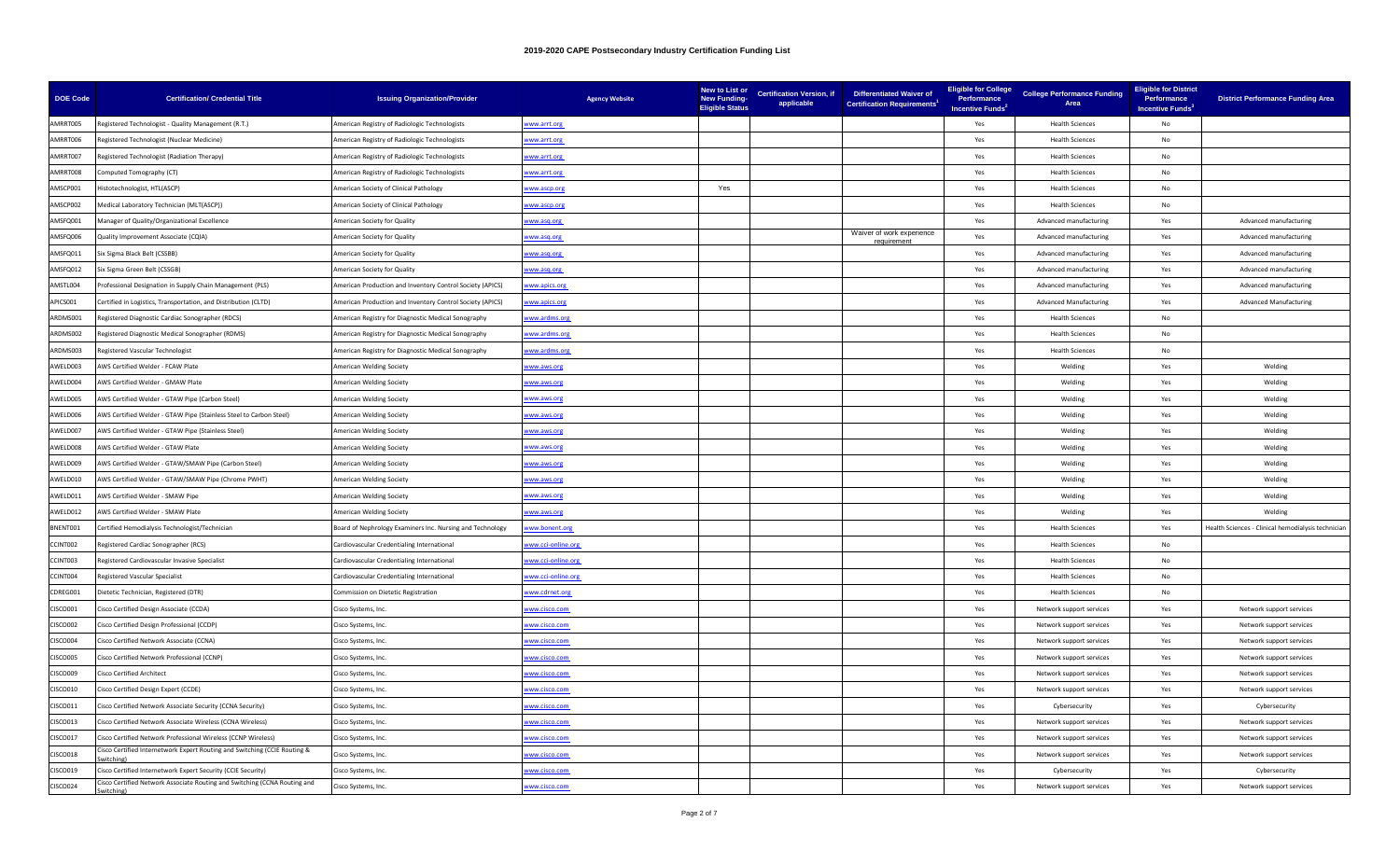| <b>DOE Code</b> | <b>Certification/ Credential Title</b>                        | <b>Issuing Organization/Provider</b>                    | <b>Agency Website</b>             | New to List or<br><b>New Funding-</b><br><b>Eligible Status</b> | <b>Certification Version, if</b><br>applicable | <b>Differentiated Waiver of</b><br><b>Certification Requirements</b> | <b>Eligible for College</b><br>Performance<br>Incentive Funds <sup>2</sup> | <b>College Performance Funding</b><br>Area                   | <b>Eligible for District</b><br>Performance<br>Incentive Funds <sup>3</sup> | <b>District Performance Funding Area</b>                       |
|-----------------|---------------------------------------------------------------|---------------------------------------------------------|-----------------------------------|-----------------------------------------------------------------|------------------------------------------------|----------------------------------------------------------------------|----------------------------------------------------------------------------|--------------------------------------------------------------|-----------------------------------------------------------------------------|----------------------------------------------------------------|
| CISCO025        | Cisco Certified Network Associate Cyber Ops (CCNA Cyber Ops)  | Cisco Systems, Inc.                                     | ww.cisco.com                      |                                                                 |                                                |                                                                      | Yes                                                                        | Cybersecurity                                                | Yes                                                                         | Cybersecurity                                                  |
| CITRX004        | Citrix Certified Administrator (CCA)- XenApp                  | Citrix Systems Incorporated                             | ww.citrixtraining.com             |                                                                 | XenApp 6 or later                              |                                                                      | Yes                                                                        | Network support services                                     | Yes                                                                         | Network support services                                       |
| CNCSI001        | Mastercam Certified Programmer Mill Level 1 (CPgM1)           | CNC Software Inc.                                       | ww.mastercamu.com                 |                                                                 |                                                |                                                                      | Yes                                                                        | Advanced manufacturing                                       | Yes                                                                         | Advanced manufacturing                                         |
| CNCSI002        | Mastercam Associate Certification - Mill Design and Toolpaths | CNC Software Inc.                                       | ww.mastercamu.com                 |                                                                 |                                                |                                                                      | Yes                                                                        | Advanced manufacturing                                       | Yes                                                                         | Advanced manufacturing                                         |
| COMPT001        | -CompTIA A                                                    | Computing Technology Industry Association (CompTIA)     | ww.comptia.org                    |                                                                 |                                                |                                                                      | Yes                                                                        | Network support services                                     | Yes                                                                         | Network support services                                       |
| COMPT005        | CompTIA Linux+                                                | Computing Technology Industry Association (CompTIA)     | ww.comptia.org                    |                                                                 |                                                |                                                                      | Yes                                                                        | Network support services                                     | Yes                                                                         | Network support services                                       |
| COMPT006        | CompTIA Network+                                              | Computing Technology Industry Association (CompTIA)     | ww.comptia.org                    |                                                                 |                                                |                                                                      | Yes                                                                        | Network support services                                     | Yes                                                                         | Network support services                                       |
| COMPT007        | CompTIA Project+                                              | Computing Technology Industry Association (CompTIA)     | ww.comptia.org                    |                                                                 |                                                |                                                                      | Yes                                                                        | Network support services                                     | Yes                                                                         | Network support services                                       |
| COMPT008        | CompTIA Security+                                             | Computing Technology Industry Association (CompTIA)     | ww.comptia.org                    |                                                                 |                                                |                                                                      | Yes                                                                        | Cybersecurity                                                | Yes                                                                         | Cybersecurity                                                  |
| COMPT009        | CompTIA Server+                                               | Computing Technology Industry Association (CompTIA)     | ww.comptia.org                    |                                                                 |                                                |                                                                      | Yes                                                                        | Network support services                                     | Yes                                                                         | Network support services                                       |
| COMPT014        | CompTIA Cloud+                                                | Computing Technology Industry Association (CompTIA)     | ww.comptia.org                    |                                                                 |                                                |                                                                      | Yes                                                                        | Cloud virtualization                                         | Yes                                                                         | Cloud virtualization                                           |
| COMPT016        | Cybersecurity Analyst (CySA+)                                 | Computing Technology Industry Association (CompTIA)     | ww.comptia.org                    |                                                                 |                                                |                                                                      | Yes                                                                        | Cybersecurity                                                | Yes                                                                         | Cybersecurity                                                  |
| COMPT017        | CompTIA Advanced Security Practitioner (CASP)                 | Computing Technology Industry Association (CompTIA)     | ww.comptia.org                    |                                                                 |                                                |                                                                      | Yes                                                                        | Cybersecurity                                                | Yes                                                                         | Cybersecurity                                                  |
| COMPT019        | CompTIA PenTest+                                              | Computing Technology Industry Association (CompTIA)     | ww.comptia.org                    |                                                                 |                                                |                                                                      | Yes                                                                        | <b>Cyber Security</b>                                        | Yes                                                                         | <b>Cyber Security</b>                                          |
| CPSTL001        | Check Point Certified Security Administrator (CCSA)           | Check Point Software Technologies Ltd.                  | ww.checkpoint.com                 |                                                                 |                                                |                                                                      | Yes                                                                        | Cybersecurity                                                | Yes                                                                         | Cybersecurity                                                  |
| CPSTL002        | Check Point Certified Security Expert (CCSE)                  | Check Point Software Technologies Ltd.                  | ww.checkpoint.com                 |                                                                 |                                                |                                                                      | Yes                                                                        | Cybersecurity                                                | Yes                                                                         | Cybersecurity                                                  |
| CSCMP001        | SCPro Fundamentals Bundle (8 exams)                           | Council of Supply Chain Management Professionals        | ww.cscmp.org                      |                                                                 |                                                |                                                                      | Yes                                                                        | <b>Advanced Manufacturing</b>                                | Yes                                                                         | <b>Advanced Manufacturing</b>                                  |
| CWNPT001        | Certified Wireless Network Administrator (CWNA)               | CWNP                                                    | ww.cwnp.com                       |                                                                 |                                                |                                                                      | Yes                                                                        | Network support services                                     | Yes                                                                         | Network support services                                       |
| DANBD001        | Certified Dental Assistant (CDA)                              | Dental Assisting National Board                         | ww.dentalassisting.com            |                                                                 |                                                |                                                                      | Yes                                                                        | <b>Health Sciences</b>                                       | Yes                                                                         | Health Sciences - Dental assisting technology                  |
| EMCSQ001        | Information Storage and Management (EMCISA) Associate         | EMC                                                     | home.html                         |                                                                 |                                                |                                                                      | Yes                                                                        | Network support services                                     | Yes                                                                         | Network support services                                       |
| ENTCP001        | <b>FCP Certified Entertainment Electrician</b>                | Entertainment Technician Certification Program (ETCP)   | tps://etcp.esta.org/              |                                                                 |                                                |                                                                      | Yes                                                                        | Electrician                                                  | Yes                                                                         | Electrician                                                    |
| ETAIN002        | Fiber Optics Installer (FOI)                                  | Electronics Technician Association International        | www.eta-i.org                     |                                                                 |                                                |                                                                      | Yes                                                                        | Network support services                                     | Yes                                                                         | Network support services                                       |
| ETAIN008        | Associate Certified Electronics Technician (CETa)             | lectronics Technician Association International         | ww.eta-i.org                      |                                                                 |                                                |                                                                      | Yes                                                                        | Network support services                                     | Yes                                                                         | Network support services                                       |
| ETAIN009        | Data Cabling Installer Certification (DCIC)                   | Electronics Technician Association International        | ww.eta-i.org                      |                                                                 |                                                |                                                                      | Yes                                                                        | Network support services                                     | Yes                                                                         | Network support services                                       |
| ETAIN010        | iber Optics Technician (FOT)                                  | Electronics Technician Association International        | ww.eta-i.org                      |                                                                 |                                                |                                                                      | Yes                                                                        | Network support services                                     | Yes                                                                         | Network support services                                       |
| TAIN011         | Fiber Optics Technician-Outside Plant (FOT-OSP)               | lectronics Technician Association International         | ww.eta-i.org                      |                                                                 |                                                |                                                                      | Yes                                                                        | Network support services                                     | Yes                                                                         | Network support services                                       |
| TAIN012         | Photonics Technician - Operator (PTO)                         | Electronics Technician Association International        | ww.eta-i.org                      |                                                                 |                                                |                                                                      | Yes                                                                        | Network support services                                     | Yes                                                                         | Network support services                                       |
| ETAIN013        | Photonics Technician Specialist (PTS)                         | Electronics Technician Association International        | ww.eta-i.org                      |                                                                 |                                                |                                                                      | Yes                                                                        | Network support services                                     | Yes                                                                         | Network support services                                       |
| ETAIN014        | hotovoltaic Installer (PVI) - Level 1                         | <b>Electronics Technician Association International</b> | ww.eta-i.org                      |                                                                 |                                                |                                                                      | Yes                                                                        | Network support services                                     | Yes                                                                         | Network support services                                       |
| TAIN019         | Small Wind Installer (SWI) - Level 1                          | Electronics Technician Association International        | ww.eta-i.org                      |                                                                 |                                                |                                                                      | Yes                                                                        | Network support services                                     | Yes                                                                         | Network support services                                       |
| ETAIN022        | Specialist in Precision Optics (SPO)                          | Electronics Technician Association International        | ww.eta-i.org                      |                                                                 |                                                |                                                                      | Yes                                                                        | Network support services                                     | Yes                                                                         | Network support services                                       |
| ETAIN023        | Technician in Precision Optics (TPO)                          | Electronics Technician Association International        | /ww.eta-i.org                     |                                                                 |                                                |                                                                      | Yes                                                                        | Network support services                                     | Yes                                                                         | Network support services                                       |
| FASMB001        | Massage and Bodywork Licensing Examination                    | ederation of State Massage Therapy Boards               | ww.fsmtb.org                      |                                                                 |                                                |                                                                      | Yes                                                                        | <b>Health Sciences</b>                                       | No                                                                          |                                                                |
| FDMQA002        | Certified Nursing Assistant (CNA)                             | lorida Department of Health                             | ww.doh.state.fl.us/mqa            |                                                                 |                                                |                                                                      | Yes                                                                        | <b>Health Sciences</b>                                       | Yes                                                                         | Health Sciences - Certified nursing assistant                  |
| FDMQA010        | icensed Dental Hygienist                                      | Florida Department of Health                            | ww.doh.state.fl.us/mqa            |                                                                 |                                                |                                                                      | Yes                                                                        | <b>Health Sciences</b>                                       | No                                                                          |                                                                |
| FDMQA014        | Paramedic (EMT-P)                                             | lorida Department of Health                             | ww.doh.state.fl.us/mqa            |                                                                 |                                                |                                                                      | Yes                                                                        | <b>Health Sciences</b>                                       | Yes                                                                         | Health Sciences - Emergency medical technician<br>and paramedi |
| FDMQA018        | icensed Physical Therapist Assistant                          | Florida Department of Health                            | ww.doh.state.fl.us/mqa            |                                                                 |                                                |                                                                      | Yes                                                                        | <b>Health Sciences</b>                                       | No                                                                          |                                                                |
| FDMQA025        | icensed Optician                                              | Florida Department of Health                            | ww.doh.state.fl.us/mqa            |                                                                 |                                                |                                                                      | Yes                                                                        | <b>Health Sciences</b>                                       | No.                                                                         |                                                                |
| FDMQA030        | 911 Public Safety Telecommunicator                            | lorida Department of Health                             | ww.doh.state.fl.us/mga            |                                                                 |                                                |                                                                      | Yes                                                                        | Public safety                                                | Yes                                                                         | Public safety                                                  |
| FEDAA002        | FAA Aviation Maintenance Technician - General                 | ederal Aviation Administration                          | ww.faa.gov/licenses_certificates/ |                                                                 |                                                | Waiver of work experience<br>requirement                             | Yes                                                                        | <b>Federal Aviation Administration</b><br>airframe mechanics | Yes                                                                         | Federal Aviation Administration airframe<br>mechanic:          |
| FEDAA004        | FAA Aviation Mechanic Technician - Airframe                   | ederal Aviation Administration                          | ww.faa.gov/licenses_certificates/ |                                                                 |                                                |                                                                      | Yes                                                                        | <b>Federal Aviation Administration</b><br>airframe mechanics | Yes                                                                         | Federal Aviation Administration airframe<br>mechanics          |
| FEDAA010        | FAA Aviation Maintenance Technician - Powerplant              | Federal Aviation Administration                         | ww.faa.gov/licenses_certificates/ |                                                                 |                                                |                                                                      | Yes                                                                        | Federal Aviation Administration powe<br>plant mechanics      | Yes                                                                         | Federal Aviation Administration power plant<br>mechanics       |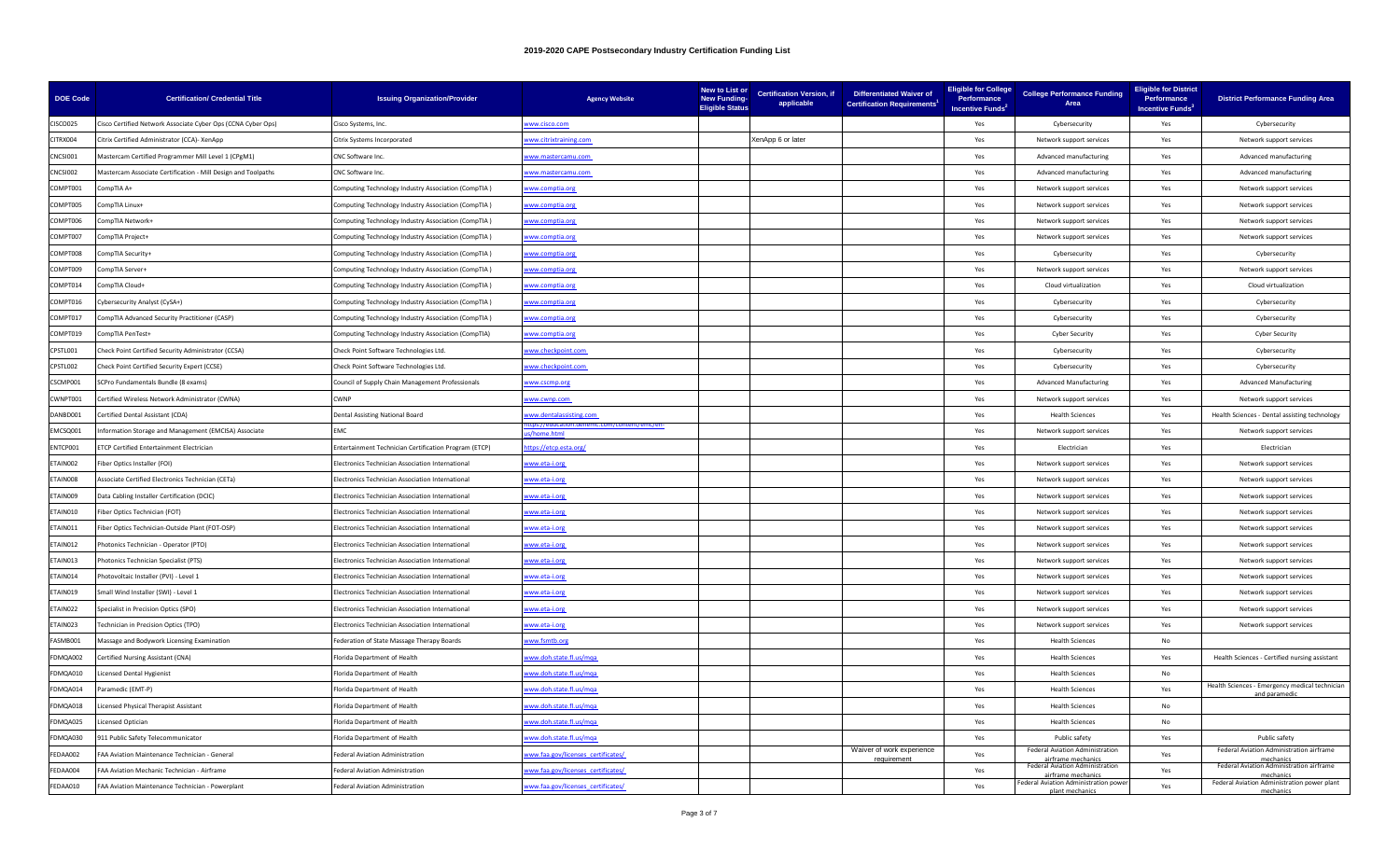| <b>DOE Code</b> | <b>Certification/ Credential Title</b>                                    | <b>Issuing Organization/Provider</b>                                                                           | <b>Agency Website</b>                                                                                                                                                                               | New to List or<br><b>New Funding-</b><br><b>Eligible Status</b> | applicable | Certification Version, if Differentiated Waiver of<br><b>Certification Requirements<sup>1</sup></b> | <b>Eligible for College</b><br>Performance<br>Incentive Funds <sup>2</sup> | <b>College Performance Funding</b><br>Area              | <b>Eligible for District</b><br>Performance<br>Incentive Funds <sup>3</sup> | <b>District Performance Funding Area</b>                |
|-----------------|---------------------------------------------------------------------------|----------------------------------------------------------------------------------------------------------------|-----------------------------------------------------------------------------------------------------------------------------------------------------------------------------------------------------|-----------------------------------------------------------------|------------|-----------------------------------------------------------------------------------------------------|----------------------------------------------------------------------------|---------------------------------------------------------|-----------------------------------------------------------------------------|---------------------------------------------------------|
| FLDLE002        | Correctional Officer                                                      | lorida Department of Law Enforcement, Criminal Justice<br>andards and Training Commission                      | p://www.fdle.state.fl.us/Content/CJST/Menu/cjst-                                                                                                                                                    |                                                                 |            | Waiver of work experience<br>requirement                                                            | Yes                                                                        | Public safety                                           | Yes                                                                         | Public safety                                           |
| FLDLE003        | Correctional Probation Officer                                            | Florida Department of Law Enforcement, Criminal Justice<br>andards and Training Commission                     | tp://www.fdle.state.fl.us/Content/CJST/Menu/cjst-<br><td></td> <td></td> <td>Waiver of work experience<br/>requirement</td> <td>Yes</td> <td>Public safety</td> <td>Yes</td> <td>Public safety</td> |                                                                 |            | Waiver of work experience<br>requirement                                                            | Yes                                                                        | Public safety                                           | Yes                                                                         | Public safety                                           |
| LDLE004         | aw Enforcement Officer                                                    | Iorida Department of Law Enforcement, Criminal Justice<br>andards and Training Commissie                       | tp://www.fdle.state.fl.us/Content/CJST/Menu/cjst-<br><b>WICICTC UNI</b>                                                                                                                             |                                                                 |            | Waiver of work experience                                                                           | Yes                                                                        | Public safety                                           | Yes                                                                         | Public safety                                           |
| FLSFM006        | Fire Fighter II                                                           | Florida Department of Financial Services, State Fire Marshal,<br>ureau of Fire Standards & Training            | ww.myfloridacfo.com/sfm/                                                                                                                                                                            |                                                                 |            |                                                                                                     | Yes                                                                        | Public safety                                           | Yes                                                                         | Public safety                                           |
| FLSFM007        | Fire Safety Inspector I                                                   | Florida Department of Financial Services, State Fire Marshal,<br><b>Ireau of Fire Standards &amp; Training</b> | ww.myfloridacfo.com/sfm/                                                                                                                                                                            |                                                                 |            |                                                                                                     | Yes                                                                        | Public safety                                           | Yes                                                                         | Public safety                                           |
| LSFM014         | Fire Officer II                                                           | Florida Department of Financial Services, State Fire Marshal,<br>ureau of Fire Standards & Training            | ww.myfloridacfo.com/sfm/                                                                                                                                                                            |                                                                 |            |                                                                                                     | Yes                                                                        | Public Safety                                           | Yes                                                                         | Public Safety                                           |
| LIAC001         | GIAC Certified Forensic Analyst (GCFA)                                    | Global Information Assurance Certification                                                                     | ww.giac.org                                                                                                                                                                                         |                                                                 |            |                                                                                                     | Yes                                                                        | Cybersecurity                                           | Yes                                                                         | Cybersecurity                                           |
| LIAC002         | GIAC Certified Forensic Examiner (GCFE)                                   | Global Information Assurance Certification                                                                     | ww.giac.org                                                                                                                                                                                         |                                                                 |            |                                                                                                     | Yes                                                                        | Cybersecurity                                           | Yes                                                                         | Cybersecurity                                           |
| GLIACO03        | GIAC Certified UNIX Security Administrator (GCUX)                         | Global Information Assurance Certification                                                                     | ww.giac.org                                                                                                                                                                                         |                                                                 |            |                                                                                                     | Yes                                                                        | Cybersecurity                                           | Yes                                                                         | Cybersecurity                                           |
| GLIAC004        | GIAC Information Security Fundamentals (GISF)                             | Global Information Assurance Certification                                                                     | ww.giac.org                                                                                                                                                                                         |                                                                 |            |                                                                                                     | Yes                                                                        | Cybersecurity                                           | Yes                                                                         | Cybersecurity                                           |
| LIAC005         | GIAC Security Essentials (GSEC)                                           | Global Information Assurance Certification                                                                     | ww.giac.org                                                                                                                                                                                         |                                                                 |            |                                                                                                     | Yes                                                                        | Cybersecurity                                           | Yes                                                                         | Cybersecurity                                           |
| IIMSS001        | Certified Associate in Healthcare Information & Management Systems        | Healthcare Information and Management Systems Society<br>(HIMSS)                                               | ww.himss.org                                                                                                                                                                                        | Yes                                                             |            |                                                                                                     | Yes                                                                        | <b>Health Sciences</b>                                  | <b>No</b>                                                                   |                                                         |
| IVACE001        | HVAC Excellence Employment Ready - Heat Pump                              | <b>HVAC Excellence</b>                                                                                         | ww.hvacexcellence.org                                                                                                                                                                               |                                                                 |            |                                                                                                     | Yes                                                                        | Heating, ventilation and air<br>conditioning technic    | Yes                                                                         | Heating, ventilation and air conditioning               |
| IVACE002        | HVAC Excellence EmploymentReady - Air Conditioning                        | <b>HVAC Excellence</b>                                                                                         | ww.hvacexcellence.org                                                                                                                                                                               |                                                                 |            |                                                                                                     | Yes                                                                        | Heating, ventilation and air<br>conditioning technicia  | Yes                                                                         | Heating, ventilation and air conditioning<br>technician |
| HVACE003        | HVAC Excellence Employment Ready - Light Commercial Air Conditioning      | <b>HVAC Excellence</b>                                                                                         | ww.hvacexcellence.org                                                                                                                                                                               |                                                                 |            |                                                                                                     | Yes                                                                        | Heating, ventilation and air<br>conditioning techniciar | Yes                                                                         | Heating, ventilation and air conditioning<br>techniciar |
| HVACE004        | IVAC Excellence Employment Ready - Electric Heat                          | <b>HVAC Excellence</b>                                                                                         | ww.hvacexcellence.org                                                                                                                                                                               |                                                                 |            |                                                                                                     | Yes                                                                        | Heating, ventilation and air<br>conditioning technician | Yes                                                                         | Heating, ventilation and air conditioning<br>technician |
| IVACE005        | HVAC Excellence Employment Ready - Light Commercial Refrigeration         | <b>HVAC Excellence</b>                                                                                         | ww.hvacexcellence.org                                                                                                                                                                               |                                                                 |            |                                                                                                     | Yes                                                                        | Heating, ventilation and air<br>conditioning technicia  | Yes                                                                         | Heating, ventilation and air conditioning<br>technicia  |
| IVACE006        | <b>HVAC Excellence Employment Ready - Gas Heat</b>                        | <b>HVAC Excellence</b>                                                                                         | ww.hvacexcellence.org                                                                                                                                                                               |                                                                 |            |                                                                                                     | Yes                                                                        | Heating, ventilation and air<br>conditioning technic    | Yes                                                                         | Heating, ventilation and air conditioning               |
| HVACE011        | HVAC Excellence Employment Ready - Electrical                             | <b>HVAC Excellence</b>                                                                                         | ww.hvacexcellence.org                                                                                                                                                                               |                                                                 |            |                                                                                                     | Yes                                                                        | Heating, ventilation and air<br>conditioning technician | Yes                                                                         | Heating, ventilation and air conditioning<br>technician |
| ASSC001         | <b>IASSC Certified Black Belt</b>                                         | International Association For Six Sigma Certification                                                          | ww.iassc.org/six-sigma-certification                                                                                                                                                                |                                                                 |            |                                                                                                     | Yes                                                                        | <b>Advanced Manufacturing</b>                           | Yes                                                                         | <b>Advanced Manufacturing</b>                           |
| COEC002         | Certified Ethical Hacker (CEH)                                            | EC-Council                                                                                                     | ww.eccouncil.org/                                                                                                                                                                                   |                                                                 |            |                                                                                                     | Yes                                                                        | Cybersecurity                                           | Yes                                                                         | Cybersecurity                                           |
| ICOEC003        | Computer Hacking Forensic Investigator (CHFI)                             | EC-Council                                                                                                     | ww.eccouncil.org/                                                                                                                                                                                   |                                                                 |            |                                                                                                     | Yes                                                                        | Cybersecurity                                           | Yes                                                                         | Cybersecurity                                           |
| COEC004         | Certified Security Analyst (ECSA)                                         | EC-Council                                                                                                     | ww.eccouncil.org/                                                                                                                                                                                   |                                                                 |            |                                                                                                     | Yes                                                                        | Cybersecurity                                           | Yes                                                                         | Cybersecurity                                           |
| FCON001         | Field Service Engineer - Low Voltage Systems                              | <b>Independent Electrical Contractors</b>                                                                      | ww.iecfwcc.org                                                                                                                                                                                      |                                                                 |            |                                                                                                     | Yes                                                                        | Flectrician                                             | Yes                                                                         | Flectrician                                             |
| ECON002         | ield Service Engineer - Voice-Data-Video                                  | <b>Independent Electrical Contractors</b>                                                                      | ww.iecfwcc.org                                                                                                                                                                                      |                                                                 |            |                                                                                                     | Yes                                                                        | Electrician                                             | Yes                                                                         | Electrician                                             |
| ECON003         | ourneyman Electrician                                                     | ndependent Electrical Contractors                                                                              | ww.iecfwcc.org                                                                                                                                                                                      |                                                                 |            |                                                                                                     | Yes                                                                        | Electrician                                             | Yes                                                                         | Electrician                                             |
| ECON004         | Residential Wireman                                                       | <b>Independent Electrical Contractors</b>                                                                      | ww.iecfwcc.org                                                                                                                                                                                      |                                                                 |            |                                                                                                     | Yes                                                                        | Electrician                                             | Yes                                                                         | Electrician                                             |
| HKBZ001         | <b>CNC Production Specialist</b>                                          | IHK-Bildungszentrum                                                                                            | ww.machiningtrainingsolutions.com/IHK.html                                                                                                                                                          |                                                                 |            |                                                                                                     | Yes                                                                        | Advanced manufacturing                                  | Yes                                                                         | Advanced manufacturing                                  |
| ISSC001         | CISSP- Information Systems Security Management Professional (CISSP-ISSMP) | nternational Information Systems Security Certification<br>onsortium, Inc.                                     | ww.isc2.org                                                                                                                                                                                         |                                                                 |            | Waiver of work experience<br>requirement                                                            | Yes                                                                        | Cybersecurity                                           | Yes                                                                         | Cybersecurity                                           |
| ISSC002         | Systems Security Certified Practitioner (SSCP)                            | International Information Systems Security Certification<br>onsortium, Ind                                     | ww.isc2.org                                                                                                                                                                                         |                                                                 |            | Waiver of work experience<br>requirement                                                            | Yes                                                                        | Cybersecurity                                           | Yes                                                                         | Cybersecurity                                           |
| ISSC003         | Certified Cyber Forensics Professional (CCFP)                             | International Information Systems Security Certification<br>consortium. I                                      | ww.isc2.org                                                                                                                                                                                         |                                                                 |            | Waiver of work experience                                                                           | Yes                                                                        | Cybersecurity                                           | Yes                                                                         | Cybersecurity                                           |
| ISSC004         | Certified Information Systems Security Professional (CISSP)               | International Information Systems Security Certification<br>Consortium, Inc.                                   | ww.isc2.org                                                                                                                                                                                         |                                                                 |            | Waiver of work experience<br>requirement                                                            | Yes                                                                        | Cybersecurity                                           | Yes                                                                         | Cybersecurity                                           |
| NSOC002         | <b>Certified Automation Professional (CAP)</b>                            | <b>International Society of Automation</b>                                                                     | ww.isa.org                                                                                                                                                                                          |                                                                 |            | Waiver of work experience<br>requirement                                                            | Yes                                                                        | Advanced manufacturing                                  | Yes                                                                         | Advanced manufacturing                                  |
| NSOC005         | Certified Control Systems Technician (CCST) - Level 3                     | International Society of Automation                                                                            | ww.isa.org                                                                                                                                                                                          |                                                                 |            | Waiver of work experience<br>requirement                                                            | Yes                                                                        | Advanced manufacturing                                  | Yes                                                                         | Advanced manufacturing                                  |
| ISCET002        | Electronics System Associate (ESA)                                        | International Society for Certified Electronics Technicians                                                    | ww.iscet.org                                                                                                                                                                                        |                                                                 |            |                                                                                                     | Yes                                                                        | Electrician                                             | Yes                                                                         | Electrician                                             |
| ICAHO001        | Certified Ophthalmic Medical Technologist (COMT)                          | Joint Commission on Allied Health Personnel in Ophthalmology<br>(ICAHPO)                                       | ww.jcahpo.org/certification                                                                                                                                                                         |                                                                 |            |                                                                                                     | Yes                                                                        | <b>Health Sciences</b>                                  | No                                                                          |                                                         |
| <b>CAHO002</b>  | Certified Ophthalmic Technician (COT)                                     | Joint Commission on Allied Health Personnel in Ophthalmology<br>(ICAHPO)                                       | ww.jcahpo.org/certification                                                                                                                                                                         |                                                                 |            |                                                                                                     | Yes                                                                        | <b>Health Sciences</b>                                  | No                                                                          |                                                         |
| AANSI001        | Manufacturing Technician 1 (MT1)                                          | Manufacturing Skills Institute (MSI)                                                                           | anufacturingskillsinstitute.org                                                                                                                                                                     |                                                                 |            |                                                                                                     | Yes                                                                        | Advanced manufacturing                                  | Yes                                                                         | Advanced manufacturing                                  |
| <b>MICRO052</b> | Microsoft Certified Trainer (MCT)                                         | Microsoft Corporation                                                                                          | ww.microsoft.com/learning/en/us/default.aspx                                                                                                                                                        |                                                                 |            |                                                                                                     | Yes                                                                        | Network support services                                | Yes                                                                         | Network support services                                |
| MICRO082        | Microsoft Certified Solutions Associate (MCSA) - SQL Server 2012          | Microsoft Corporation                                                                                          | ww.microsoft.com/learning/en/us/default.aspx                                                                                                                                                        |                                                                 |            |                                                                                                     | Yes                                                                        | Network support services                                | Yes                                                                         | Network support services                                |
| MICRO085        | Microsoft Certified Solutions Associate (MCSA) - Windows Server 2008      | Microsoft Corporation                                                                                          | ww.microsoft.com/learning/en/us/default.aspx                                                                                                                                                        |                                                                 |            |                                                                                                     | Yes                                                                        | Network support services                                | Yes                                                                         | Network support services                                |
| MICRO086        | Microsoft Certified Solutions Associate (MCSA) - Windows Server 2012      | <b>Microsoft Corporation</b>                                                                                   | ww.microsoft.com/learning/en/us/default.aspx                                                                                                                                                        |                                                                 |            |                                                                                                     | Yes                                                                        | Network support services                                | Yes                                                                         | Network support services                                |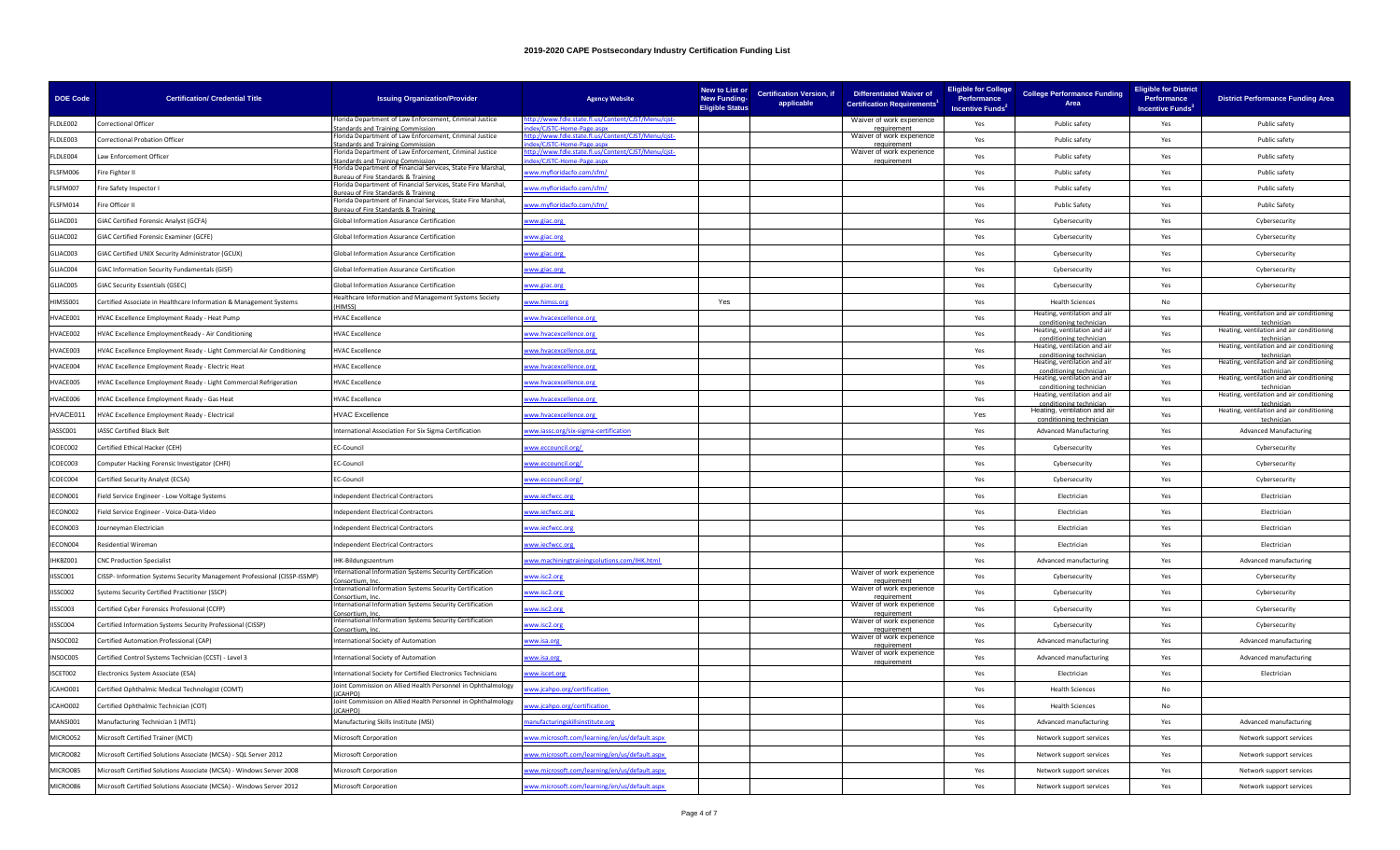| <b>DOE Code</b> | <b>Certification/ Credential Title</b>                                                                     | <b>Issuing Organization/Provider</b>                                           | <b>Agency Website</b>                                       | New to List or<br><b>New Funding-</b><br><b>Eligible Status</b> | <b>Certification Version, if</b><br>applicable | <b>Differentiated Waiver of</b><br><b>Certification Requirements<sup>1</sup></b> | <b>Eligible for College</b><br>Performance<br><b>Incentive Funds<sup>2</sup></b> | <b>College Performance Funding</b><br>Area              | <b>Eligible for District</b><br>Performance<br>Incentive Funds <sup>3</sup> | <b>District Performance Funding Area</b>                |
|-----------------|------------------------------------------------------------------------------------------------------------|--------------------------------------------------------------------------------|-------------------------------------------------------------|-----------------------------------------------------------------|------------------------------------------------|----------------------------------------------------------------------------------|----------------------------------------------------------------------------------|---------------------------------------------------------|-----------------------------------------------------------------------------|---------------------------------------------------------|
| MICRO106        | Microsoft Certified Solutions Associate (MCSA) - Windows Server 2016                                       | <b>Microsoft Corporation</b>                                                   | ww.microsoft.com/learning/en/us/default.aspx                |                                                                 |                                                |                                                                                  | Yes                                                                              | Network support services                                | Yes                                                                         | Network support services                                |
| MICRO107        | Microsoft Certified Solutions Expert (MCSE) - Data Management and Analytics                                | <b>Microsoft Corporation</b>                                                   | ww.microsoft.com/learning/en/us/default.aspx                |                                                                 |                                                |                                                                                  | Yes                                                                              | Network support services                                | Yes                                                                         | Network support services                                |
| MICRO108        | Microsoft Certified Solutions Expert (MCSE) - Productivity                                                 | Microsoft Corporation                                                          | ww.microsoft.com/learning/en/us/default.aspx                |                                                                 |                                                |                                                                                  | Yes                                                                              | Network support services                                | Yes                                                                         | Network support services                                |
| MICRO109        | Microsoft Certified Solutions Expert (MCSE) - Cloud Platform and Infrastructure                            | <b>Microsoft Corporation</b>                                                   | ww.microsoft.com/learning/en/us/default.aspx                |                                                                 |                                                |                                                                                  | Yes                                                                              | Cloud virtualization                                    | Yes                                                                         | Cloud virtualization                                    |
| MICRO110        | Microsoft Certified Solutions Expert (MCSE) - Mobility                                                     | Microsoft Corporation                                                          | ww.microsoft.com/learning/en/us/default.aspx                |                                                                 |                                                |                                                                                  | Yes                                                                              | Network support services                                | Yes                                                                         | Network support services                                |
| MICRO111        | Microsoft Certified Solutions Developer (MCSD) - App Builder                                               | Microsoft Corporation                                                          | ww.microsoft.com/learning/en/us/default.aspx                |                                                                 |                                                |                                                                                  | Yes                                                                              | <b>Computer Programming</b>                             | Yes                                                                         | <b>Computer Programming</b>                             |
| MSSCN001        | MSSC Certified Production Technician (CPT)                                                                 | Manufacturing Skills Standards Council (MSSC)                                  | ww.msscusa.org                                              |                                                                 |                                                |                                                                                  | Yes                                                                              | Advanced manufacturing                                  | Yes                                                                         | Advanced manufacturing                                  |
| MSSCN002        | MSSC Certified Logistics Technician (CLT)                                                                  | Manufacturing Skills Standards Council (MSSC)                                  | ww.msscusa.org                                              |                                                                 |                                                |                                                                                  | Yes                                                                              | Advanced manufacturing                                  | Yes                                                                         | Advanced manufacturing                                  |
| NASME001        | NASM Certified Personal Trainer (CPT)                                                                      | National Academy of Sports Medicine                                            | ww.nasm.org                                                 |                                                                 |                                                |                                                                                  | Yes                                                                              | <b>Health Sciences</b>                                  | No                                                                          |                                                         |
| NATEX001        | Air Conditioning Service Technician                                                                        | North American Technician Excellence                                           | ww.natex.org/site/353/Technicians/Certification-<br>ice/101 |                                                                 |                                                |                                                                                  | Yes                                                                              | Heating, ventilation and air<br>conditioning technicial | Yes                                                                         | Heating, ventilation and air conditioning<br>techniciar |
| NATEX002        | Air Conditioning Installation Specialization                                                               | North American Technician Excellence                                           | ww.natex.org/site/353/Technicians/Certification-            |                                                                 |                                                |                                                                                  | Yes                                                                              | Heating, ventilation and air<br>conditioning technician | Yes                                                                         | Heating, ventilation and air conditioning<br>techniciar |
| NATEX003        | Air to Air Heat Pump Installation Technician                                                               | North American Technician Excellence                                           | ww.natex.org/site/353/Technicians/Certification-            |                                                                 |                                                |                                                                                  | Yes                                                                              | Heating, ventilation and air<br>conditioning technician | Yes                                                                         | Heating, ventilation and air conditioning<br>technician |
| NATEX004        | Air to Air Heat Pump Service Technician                                                                    | North American Technician Excellence                                           | ww.natex.org/site/353/Technicians/Certification-            |                                                                 |                                                |                                                                                  | Yes                                                                              | Heating, ventilation and air                            | Yes                                                                         | Heating, ventilation and air conditioning               |
| NATHA002        | Certified EKG Technician (CET)                                                                             | National Healthcareer Association                                              | ww.nhanow.com                                               |                                                                 |                                                |                                                                                  | Yes                                                                              | <b>Health Sciences</b>                                  | Yes                                                                         | Health Sciences - EKG technician                        |
| NATHA006        | Certified Patient Care Technician (CPCT)                                                                   | National Healthcareer Association                                              | ww.nhanow.com                                               | Yes                                                             |                                                |                                                                                  | Yes                                                                              | <b>Health Sciences</b>                                  | Yes                                                                         | Health Sciences - Medical assisting                     |
| NATHA008        | Certified Billing & Coding Specialist (CBCS)                                                               | National Healthcareer Association                                              | ww.nhanow.com                                               |                                                                 |                                                |                                                                                  | Yes                                                                              | <b>Health Sciences</b>                                  | Yes                                                                         | Health Sciences - Medical coder/biller                  |
| NATHA009        | Certified Clinical Medical Assistant (CCMA)                                                                | National Healthcareer Association                                              | ww.nhanow.com                                               |                                                                 |                                                |                                                                                  | Yes                                                                              | <b>Health Sciences</b>                                  | Yes                                                                         | Health Sciences - Medical assisting                     |
| NATHA010        | Certified Pharmacy Technician (CPhT)                                                                       | National Healthcareer Association                                              | ww.nhanow.com                                               |                                                                 |                                                |                                                                                  | Yes                                                                              | lealth Sciences - Pharmacy technicia                    | Yes                                                                         | Health Sciences - Pharmacy technician                   |
| NBCOT001        | Orthopaedic Technologist Certified (OTC)                                                                   | National Board for Certification of Orthopaedic Technologists                  | ww.nbcot.net                                                |                                                                 |                                                |                                                                                  | Yes                                                                              | <b>Health Sciences</b>                                  | Yes                                                                         | Health Sciences - Orthopedic technology                 |
| NBFOT001        | Certified Occupational Therapy Assistant                                                                   | National Board for Certification in Occupational Therapy                       | ww.nbcot.org                                                |                                                                 |                                                |                                                                                  | Yes                                                                              | <b>Health Sciences</b>                                  | No                                                                          |                                                         |
| NBFRC001        | Certified Respiratory Therapist (CRT)                                                                      | National Board for Respiratory Care                                            | ww.nbrc.org                                                 |                                                                 |                                                |                                                                                  | Yes                                                                              | <b>Health Sciences</b>                                  | No                                                                          |                                                         |
| NBFRC002        | Registered Respiratory Therapist (RRT)                                                                     | National Board for Respiratory Care                                            | ww.nbrc.org                                                 |                                                                 |                                                |                                                                                  | Yes                                                                              | <b>Health Sciences</b>                                  | No                                                                          |                                                         |
| NCATT001        | Aircraft Electronics Technician (AET)                                                                      | National Center for Aerospace and Transportation Technologies<br><b>NCATTI</b> | ww.ncatt.org                                                |                                                                 |                                                |                                                                                  | Yes                                                                              | Federal Aviation Administration<br>irframa macha        | Yes                                                                         | Federal Aviation Administration airframe                |
| NCCER211        | NCCER Electrical - Level 4 (Postsecondary)                                                                 | National Center for Construction Education & Research (NCCER)                  | ww.nccer.org                                                |                                                                 |                                                |                                                                                  | Yes                                                                              | Electrician                                             | Yes                                                                         | Electrician                                             |
| NCCER222        | NCCER HVAC - Level 4 (Postsecondary)                                                                       | National Center for Construction Education & Research (NCCER)                  | ww.nccer.org                                                |                                                                 |                                                |                                                                                  | Yes                                                                              | Heating, ventilation and air<br>conditioning technicia  | Yes                                                                         | Heating, ventilation and air conditioning<br>techniciar |
| NCCER249        | NCCER Pipefitting - Level 4 (Postsecondary)                                                                | Vational Center for Construction Education & Research (NCCER)                  | ww.nccer.org                                                |                                                                 |                                                |                                                                                  | No                                                                               |                                                         | Yes                                                                         | Plumbing                                                |
| NCCER253        | NCCER Plumbing - Level 4 (Postsecondary)                                                                   | National Center for Construction Education & Research (NCCER)                  | ww.nccer.org                                                |                                                                 |                                                |                                                                                  | No                                                                               |                                                         | Yes                                                                         | Plumbing                                                |
| NCCER265        | NCCER Welding - Level 3 (Postsecondary)                                                                    | National Center for Construction Education & Research (NCCER)                  | ww.nccer.org                                                |                                                                 |                                                |                                                                                  | Yes                                                                              | Welding                                                 | Yes                                                                         | Welding                                                 |
| NCCER267        | <b>NCCER Industrial Maintenance, Electrical &amp; Instrumentation Technician - Level 4</b><br>ostsecondarv | National Center for Construction Education & Research (NCCER)                  | ww.nccer.org                                                |                                                                 |                                                |                                                                                  | Yes                                                                              | Advanced manufacturing                                  | Yes                                                                         | Advanced manufacturing                                  |
| NCFCT004        | Tech in Surgery - Certified (NCCT)                                                                         | National Center for Competency Testing                                         | ww.ncctinc.com                                              |                                                                 |                                                |                                                                                  | No                                                                               |                                                         | Yes                                                                         | Health Sciences - Surgical technology                   |
| NCFCT005        | <b>Medical Assistant</b>                                                                                   | National Center for Competency Testing                                         | ww.ncctinc.com                                              |                                                                 |                                                |                                                                                  | No                                                                               |                                                         | Yes                                                                         | <b>Health Sciences - Medical assisting</b>              |
| NCSAF001        | Certified Strength Coach                                                                                   | National Council on Strength and Fitness (NCSF)                                | ww.ncsf.org                                                 |                                                                 |                                                |                                                                                  | Yes                                                                              | <b>Health Sciences</b>                                  | No                                                                          |                                                         |
| NCSAF002        | <b>Certified Personal Trainer</b>                                                                          | National Council on Strength and Fitness (NCSF)                                | ww.ncsf.org                                                 |                                                                 |                                                |                                                                                  | Yes                                                                              | <b>Health Sciences</b>                                  | No.                                                                         |                                                         |
| NCSAF003        | <b>Sport Nutrition Specialist</b>                                                                          | National Council on Strength and Fitness (NCSF)                                | ww.ncsf.org                                                 |                                                                 |                                                |                                                                                  | Yes                                                                              | <b>Health Sciences</b>                                  | No                                                                          |                                                         |
| NCSBN001        | National Licensed Registered Nurse (NCLEX-RN)                                                              | National Council of State Boards of Nursing                                    | ww.ncsbn.org/                                               |                                                                 |                                                |                                                                                  | Yes                                                                              | <b>Health Sciences</b>                                  | No                                                                          |                                                         |
| NCSBN002        | National Licensed Practical Nurse (NCLEX-PN)                                                               | Vational Council of State Boards of Nursing                                    | ww.ncsbn.org/                                               |                                                                 |                                                |                                                                                  | Yes                                                                              | <b>Health Sciences</b>                                  | Yes                                                                         | Health Sciences - Practical nursing                     |
| NIASE001        | ASE - Advanced Engine Performance Specialist (L1)                                                          | National Institute for Automotive Service Excellence                           | ww.ase.com                                                  |                                                                 |                                                | Waiver of work experience<br>requirement                                         | Yes                                                                              | Automotive service technology                           | Yes                                                                         | Automotive service technology                           |
| NIASE005        | ASE - Automatic Transmission/Transaxle (A2)                                                                | National Institute for Automotive Service Excellence                           | ww.ase.com                                                  |                                                                 |                                                | Waiver of work experience<br>requirement                                         | Yes                                                                              | Automotive service technology                           | Yes                                                                         | Automotive service technology                           |
| NIASE007        | ASE - Brakes (A5)                                                                                          | National Institute for Automotive Service Excellence                           | ww.ase.com                                                  |                                                                 |                                                | Waiver of work experience<br>requiremer                                          | Yes                                                                              | Automotive service technology                           | Yes                                                                         | Automotive service technology                           |
| NIASE008        | ASE - Electrical/Electronic Systems (A6)                                                                   | National Institute for Automotive Service Excellence                           | www.ase.com                                                 |                                                                 |                                                | Waiver of work experience<br>requirement                                         | Yes                                                                              | Automotive service technology                           | Yes                                                                         | Automotive service technology                           |
| NIASE009        | ASE - Engine Performance (A8)                                                                              | National Institute for Automotive Service Excellence                           | ww.ase.com                                                  |                                                                 |                                                | Waiver of work experience<br>requirement                                         | Yes                                                                              | Automotive service technology                           | Yes                                                                         | Automotive service technology                           |
| NIASE010        | ASE - Engine Repair (A1)                                                                                   | National Institute for Automotive Service Excellence                           | ww.ase.com                                                  |                                                                 |                                                | Waiver of work experience<br>requirement                                         | Yes                                                                              | Automotive service technology                           | Yes                                                                         | Automotive service technology                           |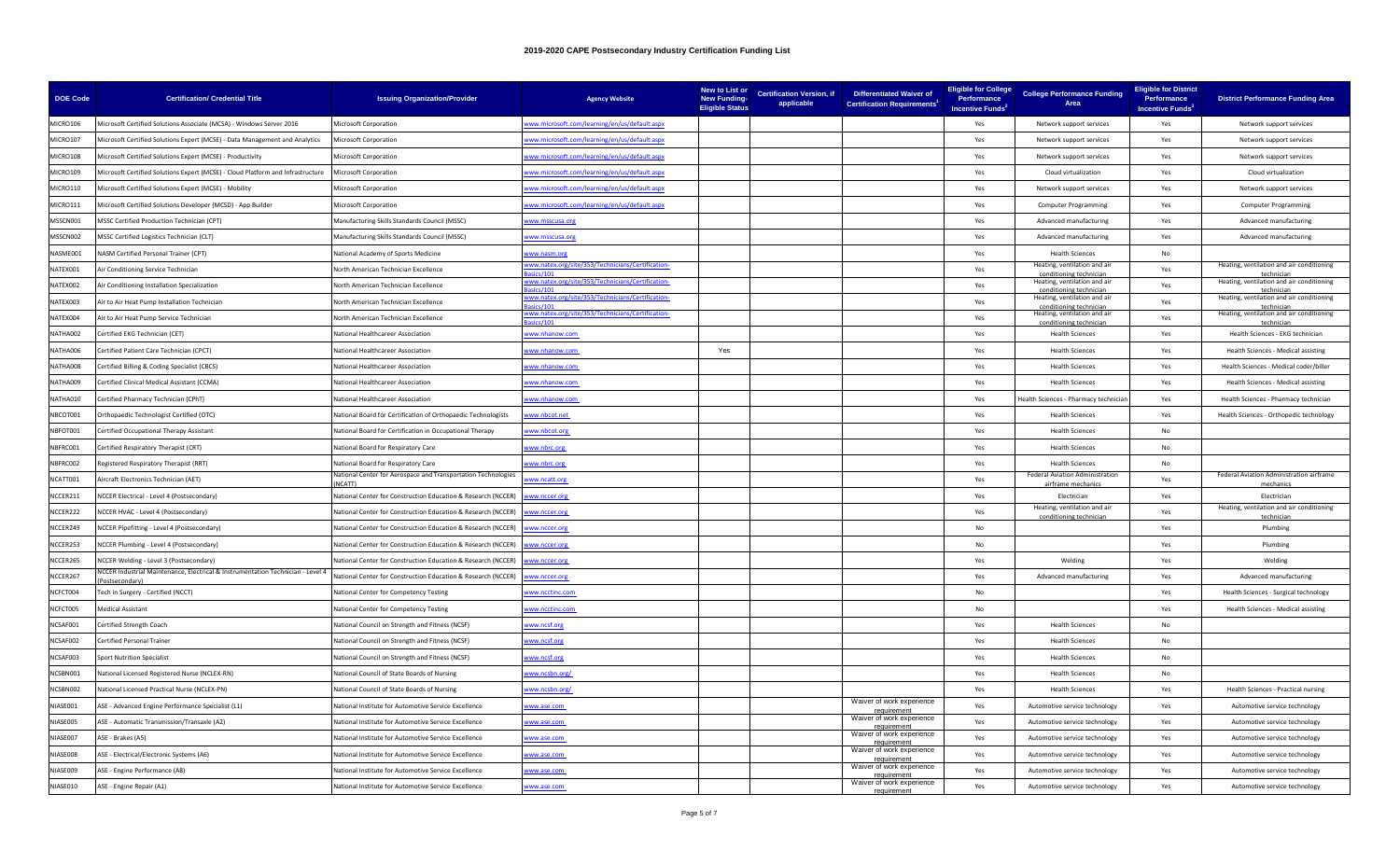| <b>DOE Code</b> | <b>Certification/ Credential Title</b>                          | <b>Issuing Organization/Provider</b>                           | <b>Agency Website</b> | New to List or<br><b>New Funding-</b><br><b>Eligible Status</b> | <b>Certification Version, if</b><br>applicable | <b>Differentiated Waiver of</b><br><b>Certification Requirements</b> | <b>Eligible for College</b><br>Performance<br>Incentive Funds <sup>2</sup> | <b>College Performance Funding</b><br>Area | <b>Eligible for District</b><br>Performance<br>Incentive Funds <sup>3</sup> | <b>District Performance Funding Area</b>                       |
|-----------------|-----------------------------------------------------------------|----------------------------------------------------------------|-----------------------|-----------------------------------------------------------------|------------------------------------------------|----------------------------------------------------------------------|----------------------------------------------------------------------------|--------------------------------------------|-----------------------------------------------------------------------------|----------------------------------------------------------------|
| NIASE011        | ASE - Heating and Air Conditioning (A7)                         | National Institute for Automotive Service Excellence           | ww.ase.com            |                                                                 |                                                | Waiver of work experience<br>requirement                             | Yes                                                                        | Automotive service technology              | Yes                                                                         | Automotive service technology                                  |
| NIASE012        | ASE - Manual Drive Train and Axles (A3)                         | National Institute for Automotive Service Excellence           | ww.ase.com            |                                                                 |                                                | Waiver of work experience<br>eguirement                              | Yes                                                                        | Automotive service technology              | Yes                                                                         | Automotive service technology                                  |
| NIASE014        | ASE - Suspension and Steering (A4)                              | National Institute for Automotive Service Excellence           | ww.ase.com            |                                                                 |                                                | Waiver of work experience<br>requirement                             | Yes                                                                        | Automotive service technology              | Yes                                                                         | Automotive service technology                                  |
| NIASE016        | ASE - Brakes (T4)                                               | National Institute for Automotive Service Excellence           | ww.ase.com            |                                                                 |                                                | Waiver of work experience<br>requirement                             | No                                                                         |                                            | Yes                                                                         | Medium/heavy duty truck technician                             |
| NIASE017        | ASE - Mechanical and Electrical Components (B5)                 | National Institute for Automotive Service Excellence           | ww.ase.com            |                                                                 |                                                | Waiver of work experience                                            | Yes                                                                        | Auto collision repair and refinishing      | Yes                                                                         | Auto collision repair and refinishing                          |
| NIASE018        | ASE - Non-structural Analysis and Damage Repair (B3)            | National Institute for Automotive Service Excellence           | vww.ase.com           |                                                                 |                                                | Waiver of work experience<br>requirement                             | Yes                                                                        | Auto collision repair and refinishing      | Yes                                                                         | Auto collision repair and refinishing                          |
| NIASE020        | ASE - Diesel Engines (T2)                                       | National Institute for Automotive Service Excellence           | ww.ase.com            |                                                                 |                                                | Waiver of work experience<br>requirement                             | No.                                                                        |                                            | Yes                                                                         | Medium/heavy duty truck technician                             |
| NIASE021        | ASE - Drive Train (T3)                                          | National Institute for Automotive Service Excellence           | www.ase.com           |                                                                 |                                                | Waiver of work experience<br>reauirement                             | <b>No</b>                                                                  |                                            | Yes                                                                         | Medium/heavy duty truck technician                             |
| NIASE023        | ASE - Electrical/Electronic Systems (T6)                        | National Institute for Automotive Service Excellence           | www.ase.com           |                                                                 |                                                | Waiver of work experience<br>requirement                             | No                                                                         |                                            | Yes                                                                         | Medium/heavy duty truck technician                             |
| NIASE025        | ASE - Gasoline Engines (T1)                                     | Vational Institute for Automotive Service Excellence           | ww.ase.com            |                                                                 |                                                | Waiver of work experience<br>requirement                             | No                                                                         |                                            | Yes                                                                         | Medium/heavy duty truck technician                             |
| NIASE026        | ASE - Heating, Ventilation, and A/C (HVAC) (T7)                 | National Institute for Automotive Service Excellence           | ww.ase.com            |                                                                 |                                                | Waiver of work experience<br>requirement                             | No.                                                                        |                                            | Yes                                                                         | Medium/heavy duty truck technician                             |
| NIASE029        | ASE - Painting and Refinishing (B2)                             | National Institute for Automotive Service Excellence           | vww.ase.com           |                                                                 |                                                | Waiver of work experience<br>requirement                             | Yes                                                                        | Auto collision repair and refinishing      | Yes                                                                         | Auto collision repair and refinishing                          |
| NIASE031        | ASE - Preventive Maintenance Inspection (PMI) (T8)              | National Institute for Automotive Service Excellence           | ww.ase.com            |                                                                 |                                                | Waiver of work experience<br>reauiremen                              | <b>No</b>                                                                  |                                            | Yes                                                                         | Medium/heavy duty truck technician                             |
| NIASE032        | ASE - Structural Analysis and Damage Repair (B4)                | National Institute for Automotive Service Excellence           | www.ase.com           |                                                                 |                                                | Waiver of work experience<br>requirement                             | Yes                                                                        | Auto collision repair and refinishing      | Yes                                                                         | Auto collision repair and refinishing                          |
| NIASE033        | ASE - Suspension and Steering (T5)                              | National Institute for Automotive Service Excellence           | ww.ase.com            |                                                                 |                                                | Waiver of work experience<br>requirement                             | No                                                                         |                                            | Yes                                                                         | Medium/heavy duty truck technician                             |
| NIASE053        | ASE - Compressed Natural Gas (CNG) Engines (H1)                 | National Institute for Automotive Service Excellence           | vww.ase.com           |                                                                 |                                                | Waiver of work experience<br>requirement                             | No                                                                         |                                            | Yes                                                                         | Medium/heavy duty truck technician                             |
| NIASE054        | ASE - Diesel Engines (H2)                                       | National Institute for Automotive Service Excellence           | ww.ase.com            |                                                                 |                                                | Waiver of work experience<br>requirement                             | No                                                                         |                                            | Yes                                                                         | Medium/heavy duty truck technician                             |
| NIASE055        | ASE - Drive Train (H3)                                          | National Institute for Automotive Service Excellence           | vww.ase.com           |                                                                 |                                                | Waiver of work experience                                            | No                                                                         |                                            | Yes                                                                         | Medium/heavy duty truck technician                             |
| NIASE056        | ASE - Brakes (H4)                                               | National Institute for Automotive Service Excellence           | www.ase.com           |                                                                 |                                                | Waiver of work experience<br>requirement                             | No                                                                         |                                            | Yes                                                                         | Medium/heavy duty truck technician                             |
| NIASE057        | ASE - Suspension and Steering (H5)                              | Vational Institute for Automotive Service Excellence           | ww.ase.com            |                                                                 |                                                | Waiver of work experience<br>requirement                             | No                                                                         |                                            | Yes                                                                         | Medium/heavy duty truck technician                             |
| NIASE058        | ASE - Electrical/Electronic Systems (H6)                        | National Institute for Automotive Service Excellence           | www.ase.com           |                                                                 |                                                | Waiver of work experience<br>requirement                             | No                                                                         |                                            | Yes                                                                         | Medium/heavy duty truck technician                             |
| NIASE059        | ASE - Heating Ventilation and Air Conditioning (HVAC) (H7)      | National Institute for Automotive Service Excellence           | www.ase.com           |                                                                 |                                                | Waiver of work experience<br>eauirement                              | <b>No</b>                                                                  |                                            | Yes                                                                         | Medium/heavy duty truck technician                             |
| NIASE060        | ASE - Preventive Maintenance and Inspection (PMI) (H8)          | Vational Institute for Automotive Service Excellence           | ww.ase.com            |                                                                 |                                                | Waiver of work experience                                            | No                                                                         |                                            | Yes                                                                         | Medium/heavy duty truck technician                             |
| NIASE061        | ASE - Alternate Fuels (F1)                                      | National Institute for Automotive Service Excellence           | ww.ase.com            |                                                                 |                                                | Waiver of work experience<br>requirement                             | Yes                                                                        | Automotive service technology              | Yes                                                                         | Automotive service technology                                  |
| NIASE071        | ASE - Light Vehicle Diesel Engines (A9)                         | National Institute for Automotive Service Excellence           | vww.ase.com           |                                                                 |                                                | Waiver of work experience<br>requirement                             | Yes                                                                        | Automotive service technology              | Yes                                                                         | Automotive service technology                                  |
| NIFMS003        | NIMS Machining Level II - EDM - Plunge                          | National Institute for Metalworking Skills (NIMS)              | ww.nims-skills.org    |                                                                 |                                                |                                                                      | Yes                                                                        | Advanced manufacturing                     | Yes                                                                         | Advanced manufacturing                                         |
| NIFMS004        | NIMS Machining Level II - EDM - Wire                            | National Institute for Metalworking Skills (NIMS)              | ww.nims-skills.org    |                                                                 |                                                |                                                                      | Yes                                                                        | Advanced manufacturing                     | Yes                                                                         | Advanced manufacturing                                         |
| NIFMS007        | NIMS Machining Level II - Manual Milling Skills II              | National Institute for Metalworking Skills (NIMS)              | ww.nims-skills.org    |                                                                 |                                                |                                                                      | Yes                                                                        | Advanced manufacturing                     | Yes                                                                         | Advanced manufacturing                                         |
| NIFMS012        | NIMS Machining Level II - Grinding Skills II                    | National Institute for Metalworking Skills (NIMS)              | ww.nims-skills.org    |                                                                 |                                                |                                                                      | Yes                                                                        | Advanced manufacturing                     | Yes                                                                         | Advanced manufacturing                                         |
| NIFMS018        | NIMS Machining Level II - Drill Press Skills II                 | National Institute for Metalworking Skills (NIMS)              | ww.nims-skills.org    |                                                                 |                                                |                                                                      | Yes                                                                        | Advanced manufacturing                     | Yes                                                                         | Advanced manufacturing                                         |
| NIFMS019        | NIMS Machining Level II - CNC Milling Skills II                 | National Institute for Metalworking Skills (NIMS)              | ww.nims-skills.org    |                                                                 |                                                |                                                                      | Yes                                                                        | Advanced manufacturing                     | Yes                                                                         | Advanced manufacturing                                         |
| NIFMS020        | NIMS Machining Level II - CNC Turning Skills II                 | National Institute for Metalworking Skills (NIMS)              | vww.nims-skills.org   |                                                                 |                                                |                                                                      | Yes                                                                        | Advanced manufacturing                     | Yes                                                                         | Advanced manufacturing                                         |
| NIFMS021        | NIMS Industrial Technology Maintenance Level 1 Bundle (9 Exams) | National Institute for Metalworking Skills                     | ww.nims-skills.org    |                                                                 |                                                |                                                                      | Yes                                                                        | <b>Advanced Manufacturing</b>              | Yes                                                                         | <b>Advanced Manufacturing</b>                                  |
| NJATC001        | NJATC Electrical - Level 5                                      | National Joint Apprenticeship and Training Committee           | vww.njatc.org         |                                                                 |                                                |                                                                      | Yes                                                                        | Electrician                                | Yes                                                                         | Electrician                                                    |
| NMTCB001        | Certified Nuclear Medicine Technologist                         | Nuclear Medicine Technology Certification Board                | www.nmtcb.org/        |                                                                 |                                                |                                                                      | Yes                                                                        | <b>Health Sciences</b>                     | No                                                                          |                                                                |
| NMTCB002        | Computed Tomography (CT)                                        | Nuclear Medicine Technology Certification Board                | ww.nmtcb.org/         |                                                                 |                                                |                                                                      | Yes                                                                        | <b>Health Sciences</b>                     | No                                                                          |                                                                |
| NNCCO001        | Certified Clinical Hemodialysis Technician                      | Nephrology Nursing Certification Commission                    | www.nncc-exam.org/    |                                                                 |                                                |                                                                      | Yes                                                                        | <b>Health Sciences</b>                     | Yes                                                                         | Health Sciences - Clinical hemodialysis technician             |
| NREMT001        | mergency Medical Technician (EMT)                               | <b>Vational Registry of Emergency Medical Technicians</b>      | www.nremt.org         |                                                                 |                                                |                                                                      | Yes                                                                        | <b>Health Sciences</b>                     | Yes                                                                         | Health Sciences - Emergency medical technician<br>ınd naramedi |
| NSTSA001        | Certified Surgical Technologist (CST)                           | National Board of Surgical Technologist and Surgical Assisting | ww.nbstsa.org         |                                                                 |                                                |                                                                      | Yes                                                                        | <b>Health Sciences</b>                     | Yes                                                                         | Health Sciences - Surgical technology                          |
| NSTSA002        | Certified Surgical First Assistant (CSFA)                       | National Board of Surgical Technologist and Surgical Assisting | ww.nbstsa.org         |                                                                 |                                                |                                                                      | Yes                                                                        | <b>Health Sciences</b>                     | No                                                                          |                                                                |
| ORACL001        | Oracle Certified Associate (OCA): Database                      | Oracle Corporation                                             | ww.oracle.com         |                                                                 |                                                |                                                                      | Yes                                                                        | Network support services                   | Yes                                                                         | Network support services                                       |
| ORACL002        | Oracle Certified Professional (OCP): Database                   | <b>Oracle Corporation</b>                                      | ww.oracle.com         |                                                                 |                                                |                                                                      | Yes                                                                        | Network support services                   | Yes                                                                         | Network support services                                       |